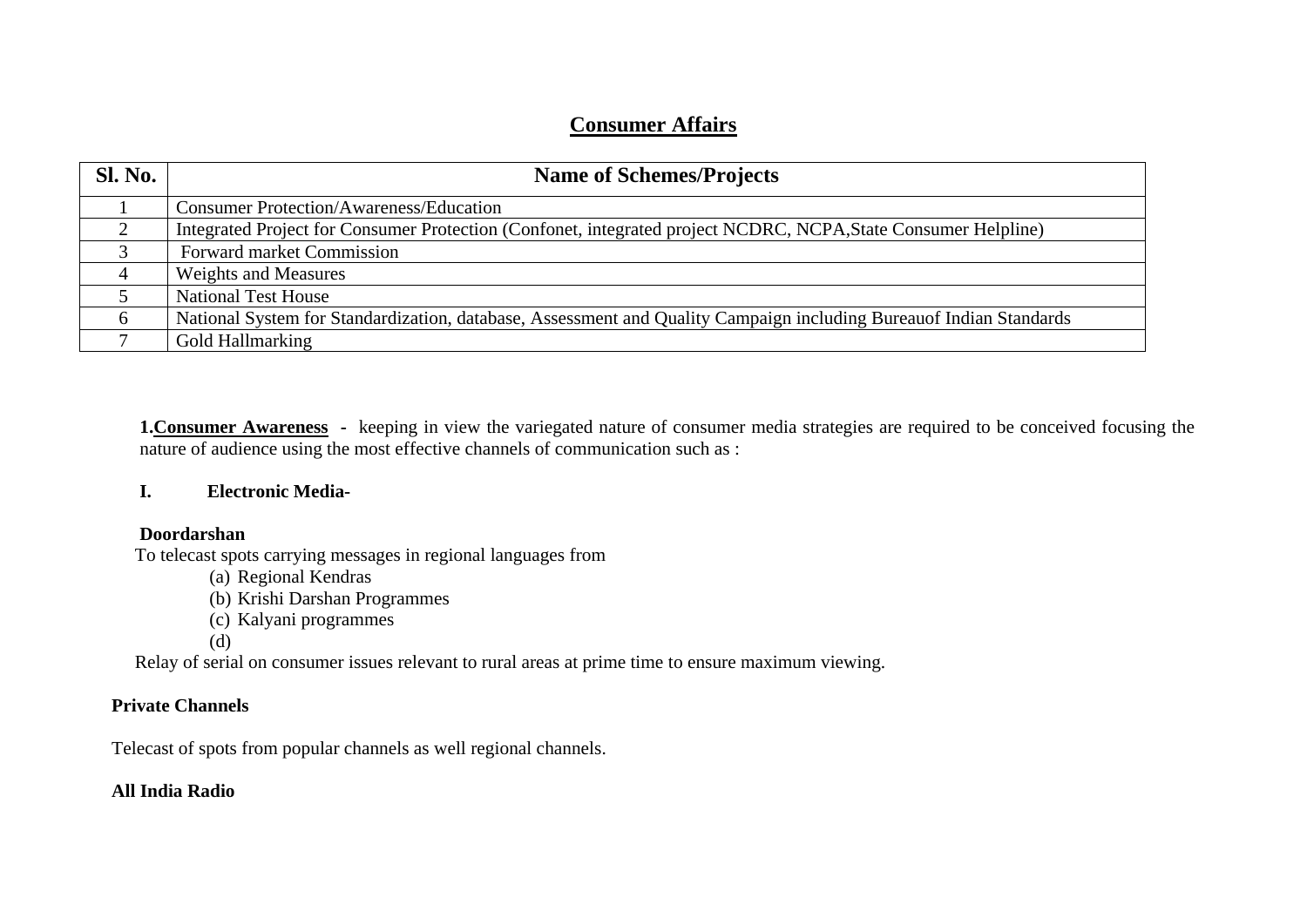To reach illiterate /semi literate in remote and backward aras ,regional stations of All India Radio are required to be made use of specially and continuously as a reminder medium.

### **II Print Media**

- (a) Educate and empower consumer through information in local regional languages in regional papers to have maximum impact.
- (b) Distribution of printed publicity material in local language through Panchayats/ Local Bodies.
- (c) Distribution of audio /video messages dubbed in regional languages.
- (d) Dissemination of consumer awareness in local languages through Meghdoot post cards.

## **III Outdoor Publicity**

- (a) For maximum penetration ,one to one media in the form of Mobile Vans**,** Fo
- (b) Vans, Haat, Campaign, Wall Painting, Hoardings at airports, metro stations, Railway inside paneling exhibitions etc. are perceived to be effective mode of communication.
- (c) Cultural programmes through Song and Drama Division at rural and remote places.
- (d) Assistance to State Governments/ UTs to create awareness in rural and backward areas through distribution of material in local languages during local festivals ,developing of folk song ,audio cassettes and distribution among rural masses ;using folk forms around consumer issues etc.

## **1. Consumer Protection**

**Computerisation and Computer Networking of Consumer for a (CONFONET) -**The project is being implemented through the National Informatics Centre (NIC) on turnkey basis ,which would provide for computerization of all consumer for a in the country and that all the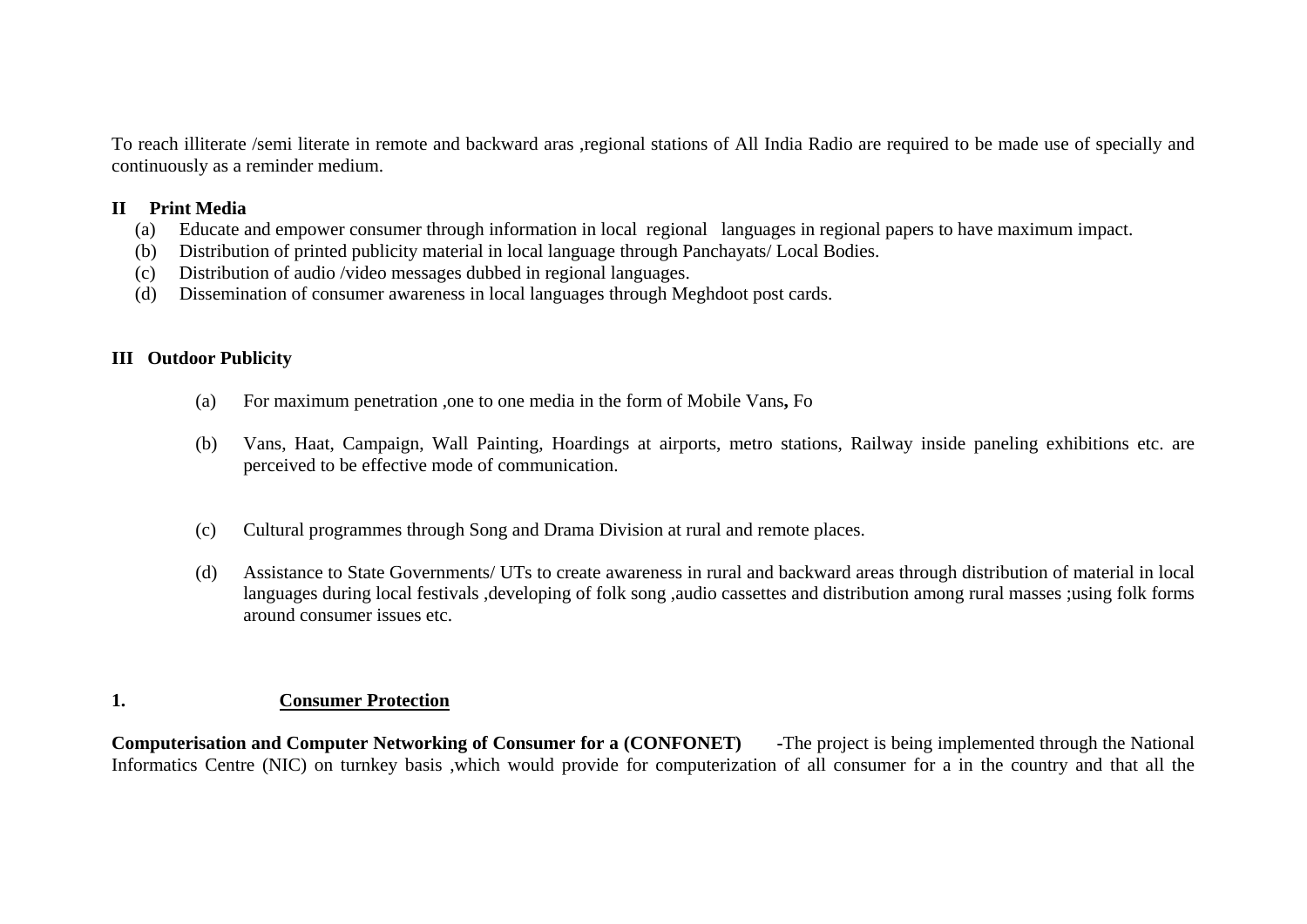consumer for a would be connected through a network for exchange of information ,among consumer for a &Consumers. This would enable the Consumer for a to access information leading to faster &quicker disposal of complaints.

#### **Strengthening Consumer Fora :-**

The Scheme would further strengthen the infrastructure of the Consumer Fora so as to provide the minimum level of facilities required to make these For a fully functional .The assistance to all the eligible States/UTs will strengthen the infrastructure of the Consumer For a for their effective functioning .

**Construction of building of the National Consumer Disputes Redressal Commission (National Commission ) :-** Constuction of the office building as part of the integrated Office omplex . Availability of adequate space would enable the National Commission to function more efficiently . It will also provide more consumer friendly facilities to enable more benches to be operational for expeditious disposal of cases.

Weights and Measures :- Strengthening of Weights and measurement activities in States with laboratories faculty. In the field of development of Standards, Legal Metrology and Conformity assessment ,the strategy would be to bring it at par with the International practices so that Indian manufacturing and services sector become more and more internationally competitive as also provide protection to Indian consumers against exploitation . The Department would like to ensure a significant role in standard starting at the international level and also endeavour to provide adequate quality infrastructure in the country.

### **2. Forward Market Commission:-**

The Forward Market Commission has one approved scheme Strengthening of FMC which was introduced in 2005-06. The objective of this scheme is to strengthen and enhance the capabilities of FMC in terms of resources , expertise and operational flexibility to meet the challenges of a rapid growing commodity future markets.

The main components of the scheme , Strengthening of FMC are :

Strengthening FMC through training cum capacity building programmes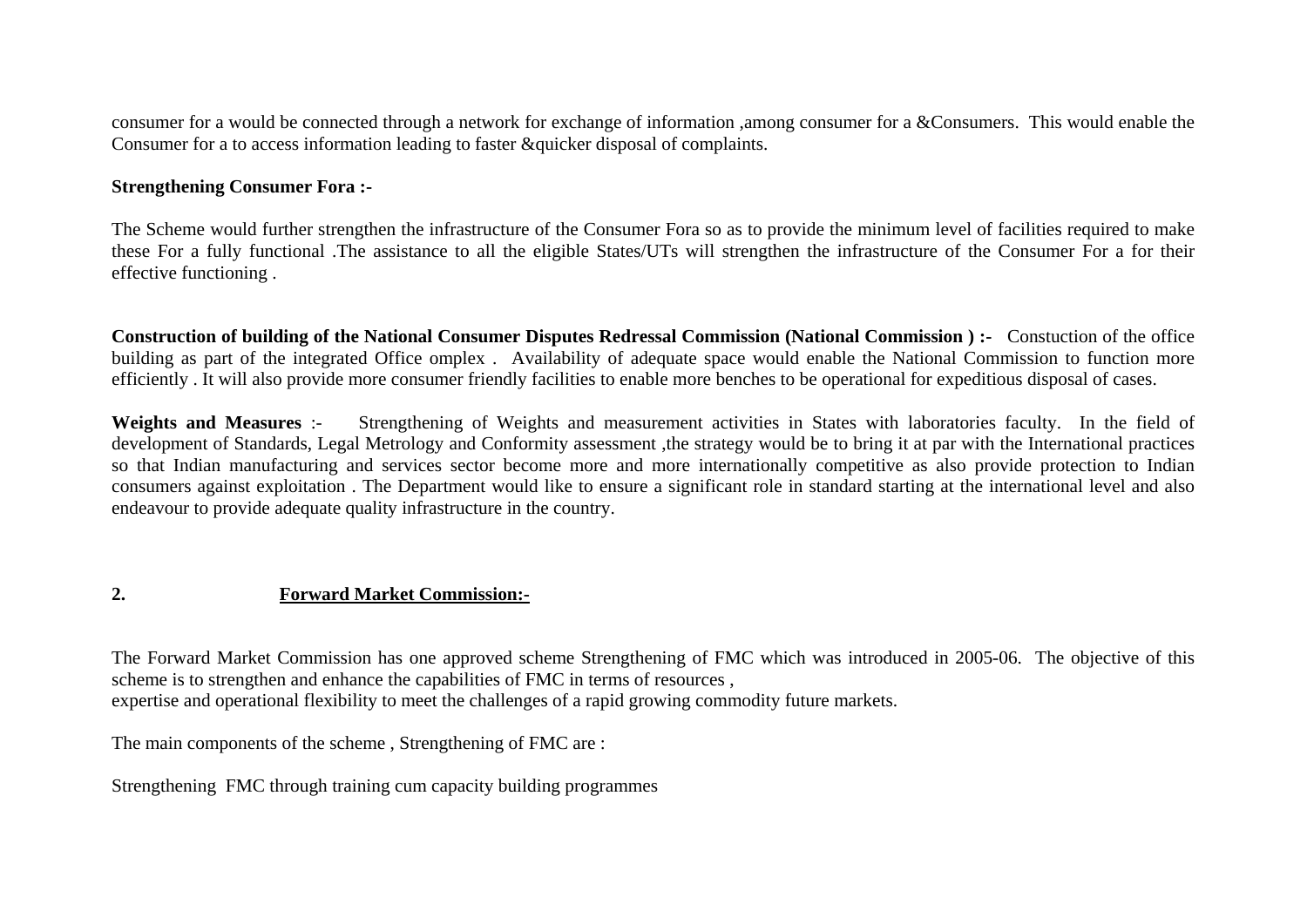Upgradation of IT facilities required for real time regulation of commodity future markets

Creating the necessary ICT framework for dissemination of spot and future prices to farmers and other stakeholders in partnership with commodity exchanges , State governments, APMCs and other institutions such as banks, post offices etc.

Implementing nation –wide awareness campaigns and other programmes to create awareness among various stakeholders for generating awareness about commodities futures trading and its benefits.

 Co-ordination with International Regulatory bodies for better cross border regulation and increased adoption of international best practices in the Indian Markets.

The objective of the Plan Scheme is to establish a well regulated Commodity Futures Market that provides an efficient platform for price discovery and price risk management and;

Increased and informed participation in the Commodity Futures Market by all constituents including farmers. The FMC proposes to introduce the futures market to stakeholders in the North East during 2008-09. Therefore ,awareness creation and capacity building are the two main objectives proposed to be undertaken in the North East during 2008-09. Awareness creation will include interactions with stakeholders , placement of advertisement about the futures market and commissioning studies on the prospects of futures trading in the NE states.

## **3. National Test House**

NTH (NER ) , Guwahati established in the year 1996 has been catering to the needs of the entire North Eastern Region of the country in the field of testing and quality assurance of engineering materials/products pertaining to civil and chemical discipline since its inception. NTH Guwahati has been functioning from a semi- permanent shed provided by the Government of Assam. In view of the expansion of activities of NTH including the setting up of Centres of Excellence as envisaged in the XI Plan Scheme , the semi permanent shed where NTH Guwahati is functioning is not at all adequate . Further ,keeping in view the prospect of further growth of industries in NE region ,expansion activities of NTH Guwahati are essentially required by way of creation of facilities in the field of physico-mechanical and chemical during XI Plan period. Accordingly, a total outlay of Rs 6.33 crores has been provided under the NTH XI Plan Scheme for building construction, procurement of equipment , R&D and maintenance and other plan activities of NTH Guwahati.

In Annual Plan 2008-09 , funds amounting to Rs 1.40 crores have been earmarked for NTH Guwahati .